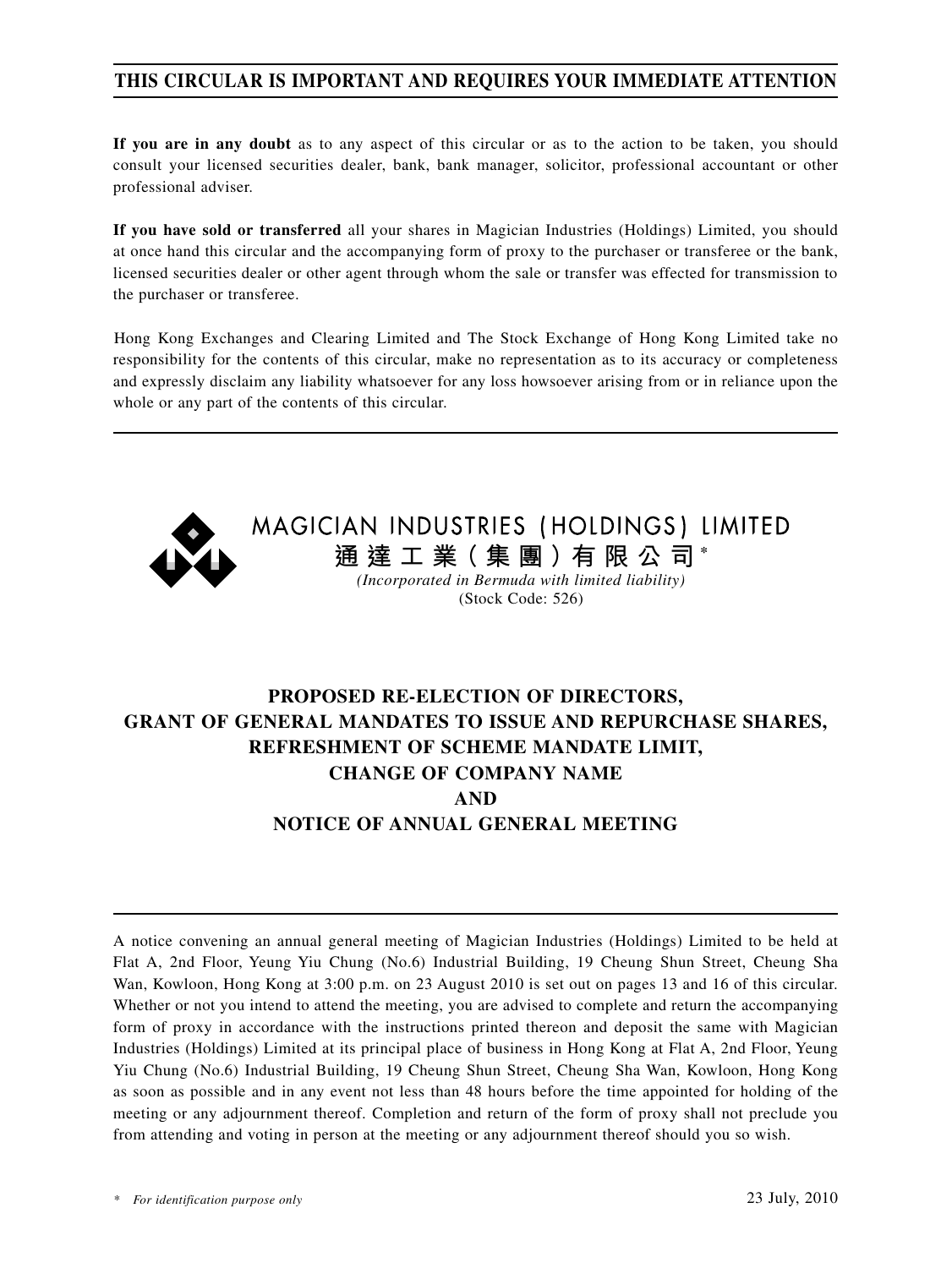## **CONTENTS**

## *Page*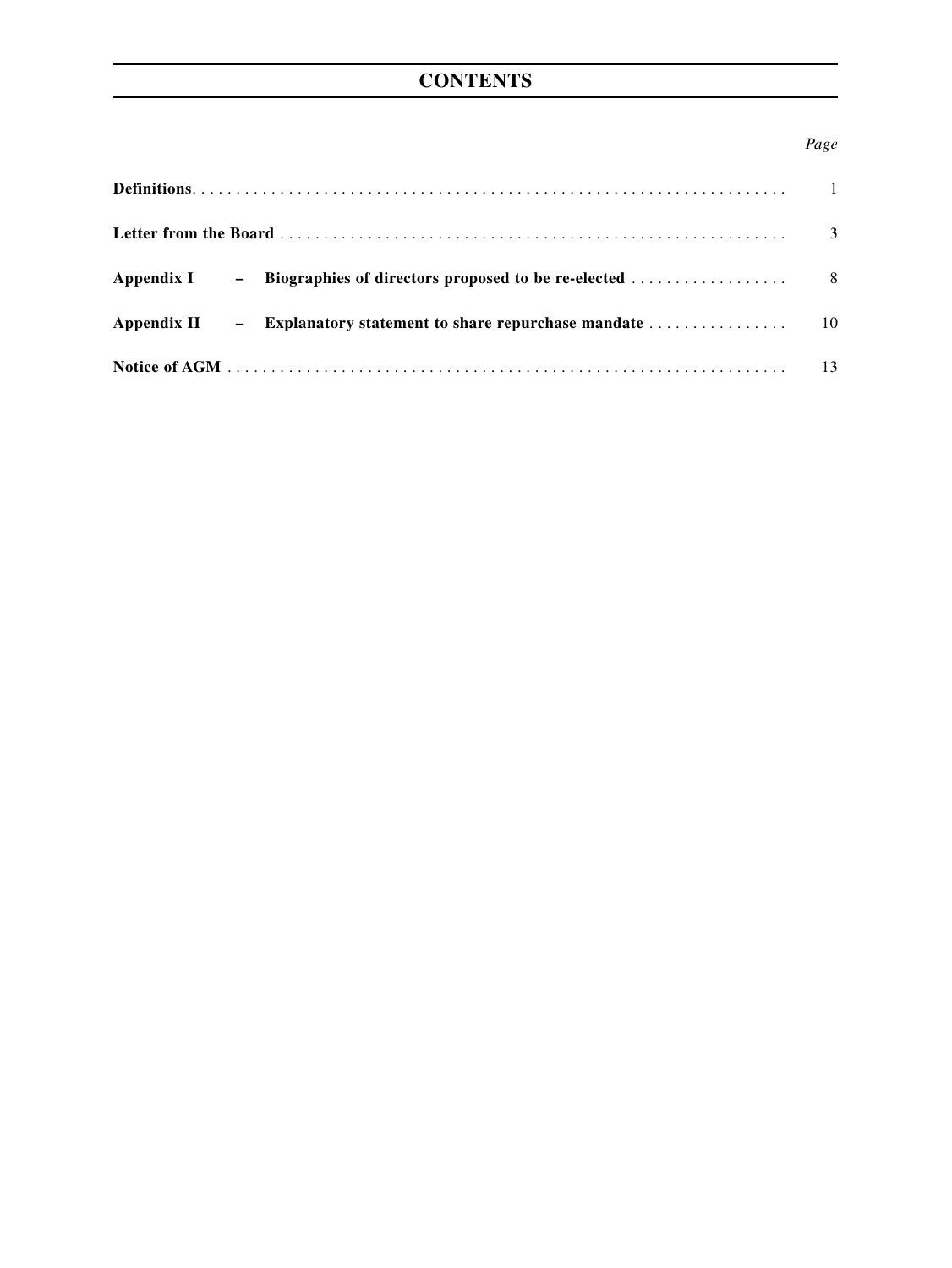# **DEFINITIONS**

*In this circular, unless the context otherwise requires, the following expressions have the following meanings:*

| "AGM"                     | the annual general meeting of the Company to be held on<br>23 August 2010 at 3:00 p.m. at Flat A, 2nd Floor, Yeung Yiu<br>Chung (No.6) Industrial Building, 19 Cheung Shun Street, Cheung<br>Sha Wan, Kowloon, Hong Kong                                                                                                 |
|---------------------------|--------------------------------------------------------------------------------------------------------------------------------------------------------------------------------------------------------------------------------------------------------------------------------------------------------------------------|
| "associates"              | has the meaning ascribed to it in the Listing Rules                                                                                                                                                                                                                                                                      |
| "Board"                   | the board of Directors                                                                                                                                                                                                                                                                                                   |
| "Bye-laws"                | Bye-laws of the Company                                                                                                                                                                                                                                                                                                  |
| "Change of Company Name"  | the proposed change of the name of the Company from<br>"MAGICIAN INDUSTRIES (HOLDINGS) LIMITED" to "LISI<br>GROUP (HOLDINGS) LIMITED" and adopt the Chinese name<br>"利時集團 (控股) 有限公司" as its secondary name to replace the<br>existing Chinese name "通達工業(集團)有限公司" (which was<br>adopted for identification purpose only) |
| "Company"                 | Magician Industries (Holdings) Limited, a company incorporated<br>in Bermuda with limited liability and the Shares of which are<br>listed on the main board of the Stock Exchange                                                                                                                                        |
| "Director(s)"             | the director(s) of the Company                                                                                                                                                                                                                                                                                           |
| "Group"                   | the Company and its subsidiaries                                                                                                                                                                                                                                                                                         |
| "HK\$"                    | the lawful currency for the time being of Hong Kong                                                                                                                                                                                                                                                                      |
| "Hong Kong"               | the Hong Kong Special Administrative Region of the People's<br>Republic of China                                                                                                                                                                                                                                         |
| "Issue Mandate"           | the proposed general mandate to be granted to the Directors to<br>allot, issue and deal with Shares with an aggregate nominal value<br>not exceeding 20% of the share capital of the Company in issue<br>as at the date of passing of the relevant resolution granting such<br>mandate                                   |
| "Latest Practicable Date" | 20 July, 2010, being the latest practicable date prior to the printing<br>of this circular for ascertaining certain information contained<br>herein                                                                                                                                                                      |
| "Listing Rules"           | the Rules Governing the Listing of Securities on the Stock<br>Exchange                                                                                                                                                                                                                                                   |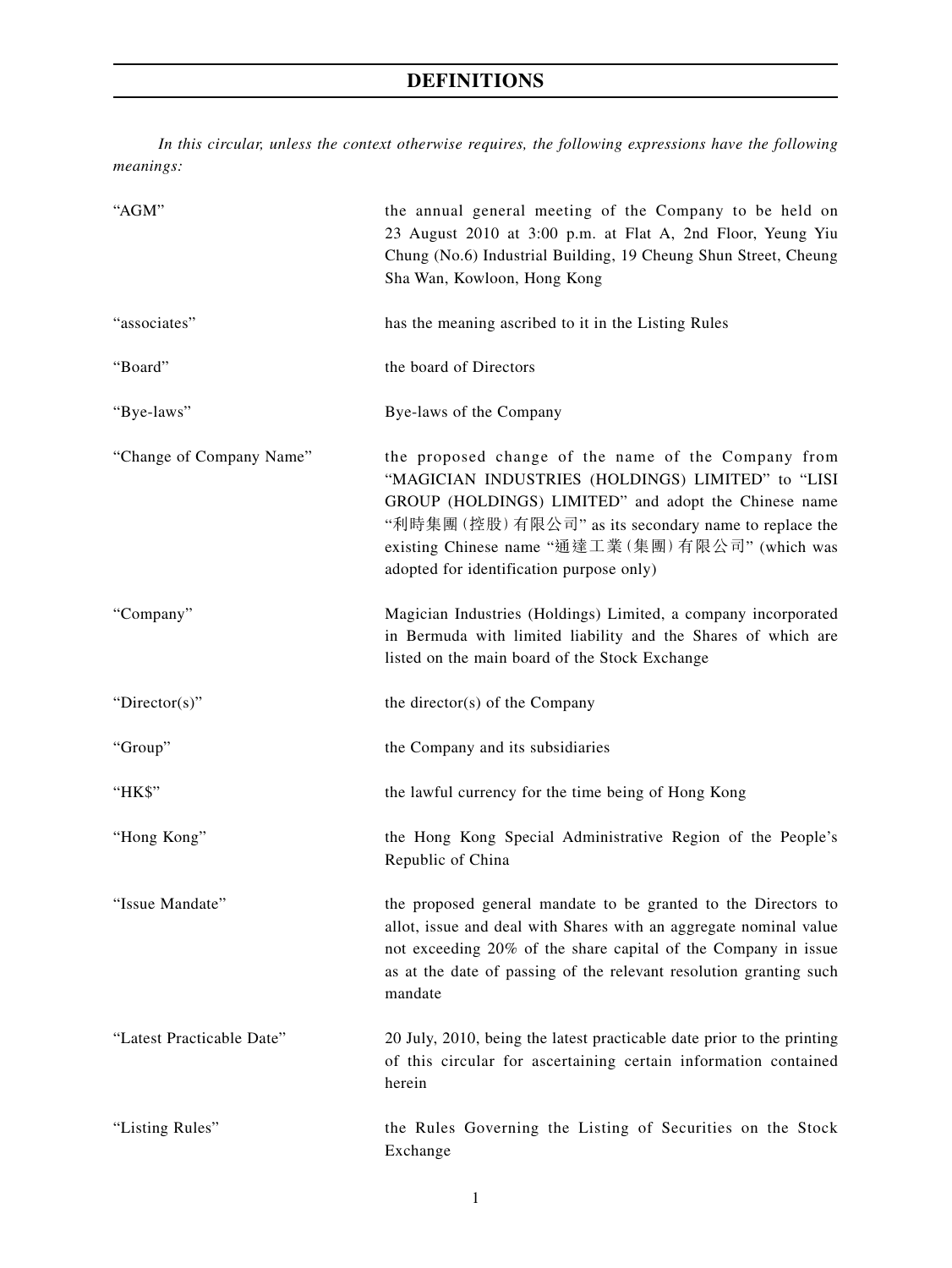## **DEFINITIONS**

| " $Option(s)$ "              | a right to subscribe for Shares granted under the Share Option<br>Scheme                                                                                                                                                                                                                                          |
|------------------------------|-------------------------------------------------------------------------------------------------------------------------------------------------------------------------------------------------------------------------------------------------------------------------------------------------------------------|
| "Repurchase Mandate"         | the proposed general mandate to be granted to the Directors to<br>exercise the powers of the Company to repurchase Shares up to a<br>maximum of 10% of the aggregate nominal amount of the share<br>capital of the Company in issue as at the date of passing of the<br>relevant resolution granting such mandate |
| "Shareholder(s)"             | the holder(s) of the Shares                                                                                                                                                                                                                                                                                       |
| "Share $(s)$ "               | ordinary share(s) of $HK$0.01$ each in the capital of the Company                                                                                                                                                                                                                                                 |
| "Share Option Scheme"        | the share option scheme adopted by the Company on 8 August<br>2002                                                                                                                                                                                                                                                |
| "Scheme Mandate Limit"       | the maximum number of Shares which may be issued upon the<br>exercise of all Options to be granted under the Share Option<br>Scheme                                                                                                                                                                               |
| "Stock Exchange"             | The Stock Exchange of Hong Kong Limited                                                                                                                                                                                                                                                                           |
| "substantial shareholder(s)" | has the meaning ascribed to it in the Listing Rules                                                                                                                                                                                                                                                               |
| "Takeovers Code"             | the Code on Takeovers and Mergers as amended from time to time                                                                                                                                                                                                                                                    |
| $``\%"$                      | per cent                                                                                                                                                                                                                                                                                                          |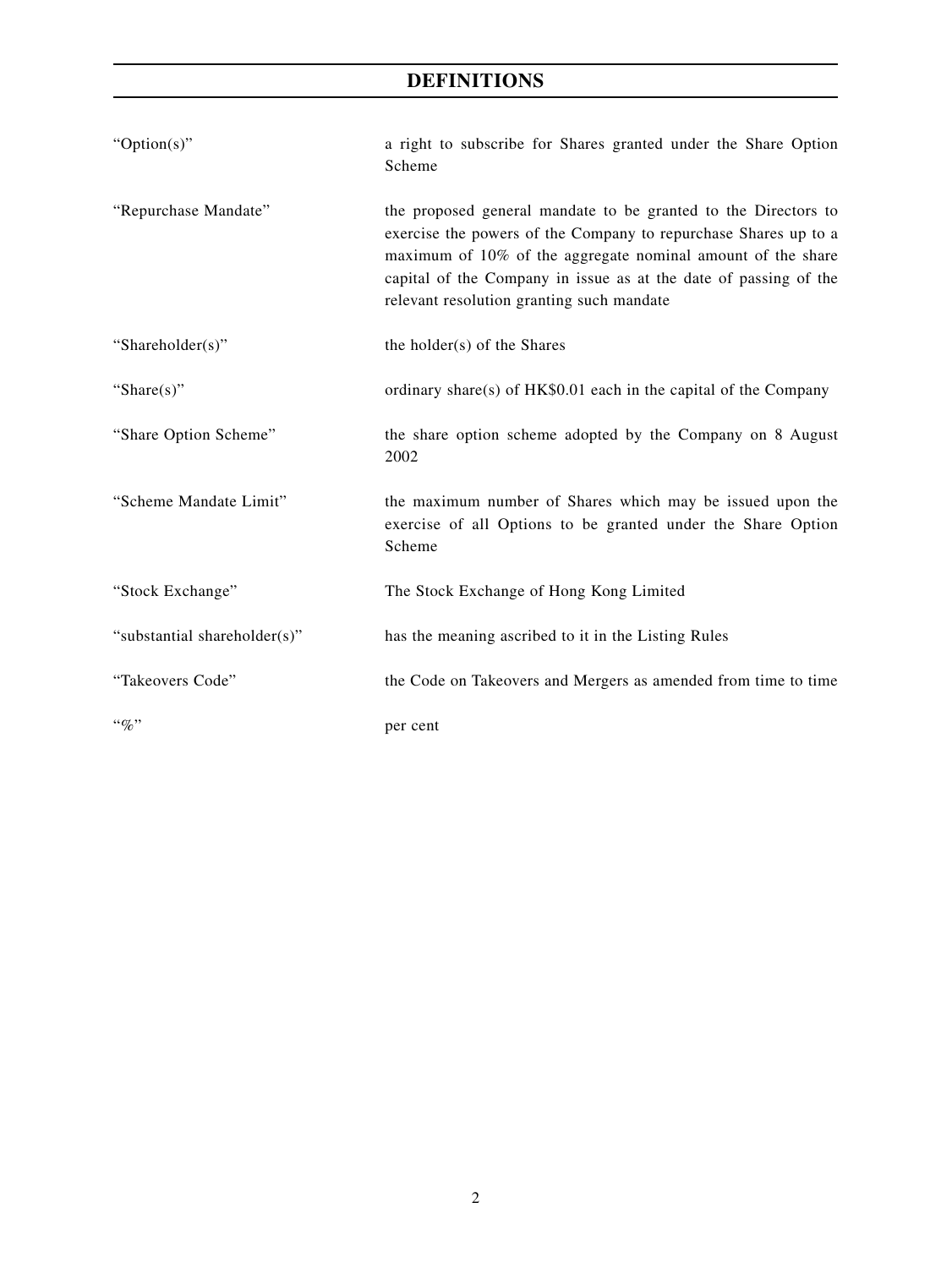

MAGICIAN INDUSTRIES (HOLDINGS) LIMITED **通 達 工 業( 集 團 )有 限 公 司 \***

*(Incorporated in Bermuda with limited liability)* (Stock Code: 526)

*Chairman: Registered office:* Mr Li Li Xin *(non-executive Director)* Clarendon House

*Executive Director:* Hamilton HM 11 Mr Cheng Jian He Bermuda

Mr Xu Jin *Hong Kong:* Mr Lau Kin Hon Flat A, 2nd Floor

*Independent non-executive Directors:* Industrial Building Mr He Chengying 2008 and the Chengying 2008 and the US and the US and the US and the US and the US and the US and the US and the US and the US and the US and the US and the US and the US and the US and the US and the US an Mr Chan Man Sum Ivan Cheung Sha Wan Mr Cheung Kiu Cho Vincent Kowloon

Church Street

*Non-executive Directors: Principal place of business in* Yeung Yiu Chung (No.6) Hong Kong

23 July, 2010

*To the Shareholders*

Dear Sir/Madam,

## **PROPOSED RE-ELECTION OF DIRECTORS, GRANT OF GENERAL MANDATES TO ISSUE AND REPURCHASE SHARES, REFRESHMENT OF SCHEME MANDATE LIMIT, CHANGE OF COMPANY NAME AND NOTICE OF ANNUAL GENERAL MEETING**

### **INTRODUCTION**

The purpose of this circular is to give you information regarding (i) re-election of directors of the Company (ii) grant of the Issue Mandate, (iii) grant of the Repurchase Mandate, (iv) refreshment of Scheme Mandate Limit and (v) Change of Company Name. This circular contains the explanatory statement required to be given to the Shareholders in compliance with the Listing Rules and to give all the information reasonably necessary to enable the Shareholders to make an informed decision on whether to vote for or against the resolutions in the AGM.

*\* For identification purpose only*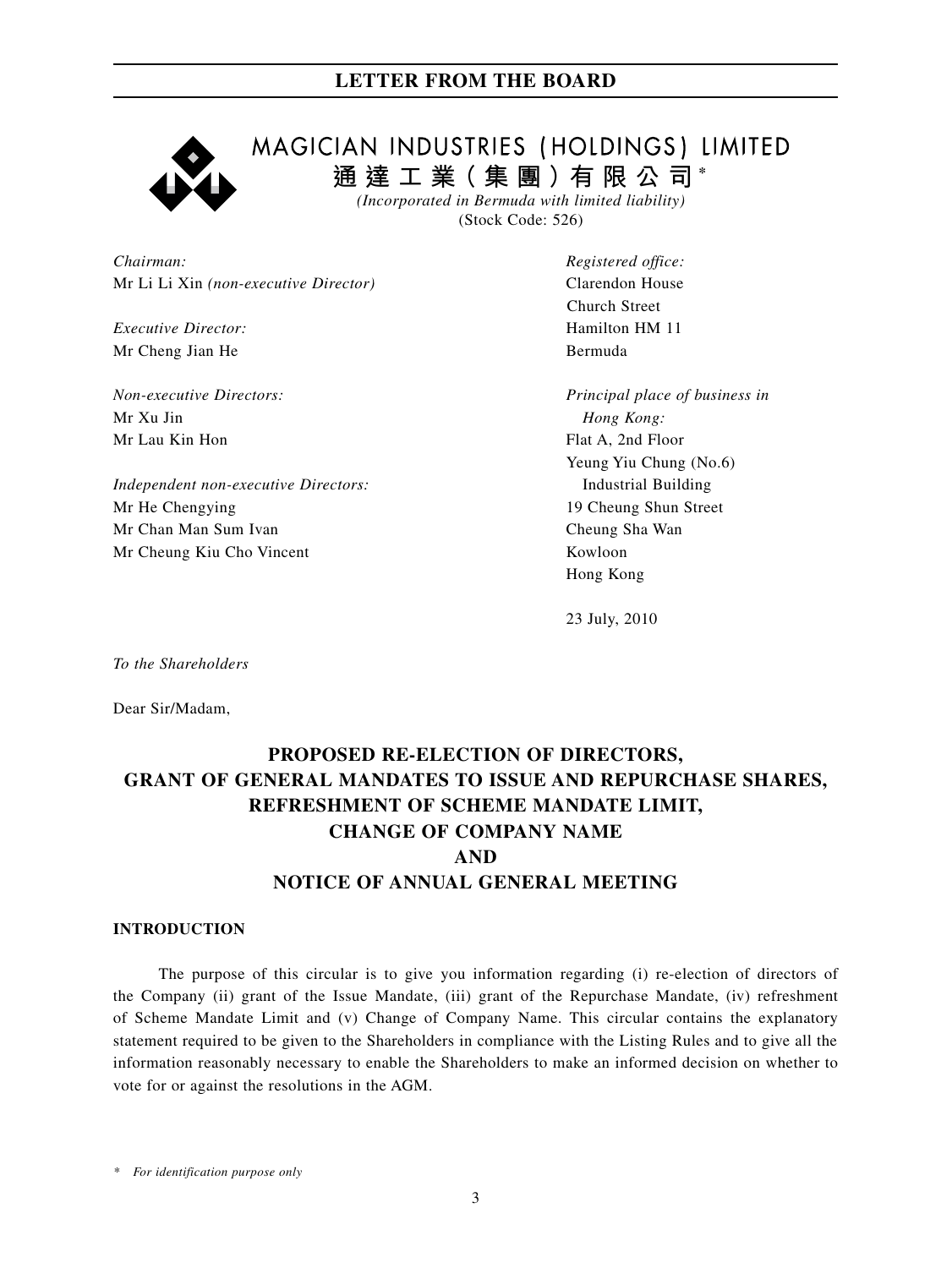#### **PROPOSED RE-ELECTION OF DIRECTORS**

According to Bye-laws 87(1) and 87(2), Mr Cheng Jian He, Mr Chan Man Sum Ivan and Mr Cheung Kiu Cho Vincent shall retire at the AGM and, being eligible, offer themselves for re-election. Biographies of the Directors to be re-elected at the AGM are set out in Appendix I to this circular.

#### **GENERAL MANDATE TO ISSUE SHARES**

At the AGM, an ordinary resolution will be proposed that the Directors be given a general and unconditional mandate to allot and issue further Shares representing up to 20 per cent of the aggregate nominal amount of the share capital of the Company in issue at the date of passing the resolution. In addition, if the resolution for the granting of the Repurchase Mandate is passed, a resolution will be proposed to authorise the Directors to allot and issue Shares up to an amount equal to the aggregate nominal amount of the Shares purchased under the Repurchase Mandate.

As at the Latest Practicable Date, the issued share capital of the Company comprised 2,476,963,794 Shares. Assuming that there is no change in the issued share capital of the Company between the period from the Latest Practicable Date and the date of passing the resolution approving the Issue Mandate, the maximum number of Shares which may be issued pursuant to the Issue Mandate will be 495,392,758 Shares.

#### **GENERAL MANDATE TO REPURCHASE SHARES**

At the AGM, an ordinary resolution will also be proposed that the Directors be given a general and unconditional mandate to exercise all powers of the Company to repurchase the Shares subject to the criteria set out in this circular. Under the Repurchase Mandate, the maximum number of Shares that the Company may repurchase shall not exceed such number as represents 10 per cent of the share capital of the Company in issue on the date of the passing of the resolution. The Company's authority is restricted to purchases made on the Stock Exchange and otherwise in accordance with the Listing Rules. An explanatory statement to the Repurchase Mandate is set out in Appendix II to this circular.

#### **PROPOSED REFRESHMENT OF SCHEME MANDATE LIMIT**

Pursuant to the Listing Rules and the Share Option Scheme, the total number of Shares which may be issued upon the exercise of all Options to be granted under the Share Option Scheme and any other schemes of the Company must not exceed 10% of the Shares in issue as at the date of adoption of the Share Option Scheme. The Scheme Mandate Limit may be refreshed by the Shareholders in general meeting in accordance with the rules of the Share option Scheme. As at the Latest Practicable Date, the Scheme Mandate Limit is 153,946,379 Shares, being 10% of the issued share capital of the Company as at the date of the annual general meeting held on 18 September 2009 at which the Scheme Mandate Limit was refreshed.

Apart from the Share Option Scheme, there is no other share option scheme as at the Latest Practicable Date.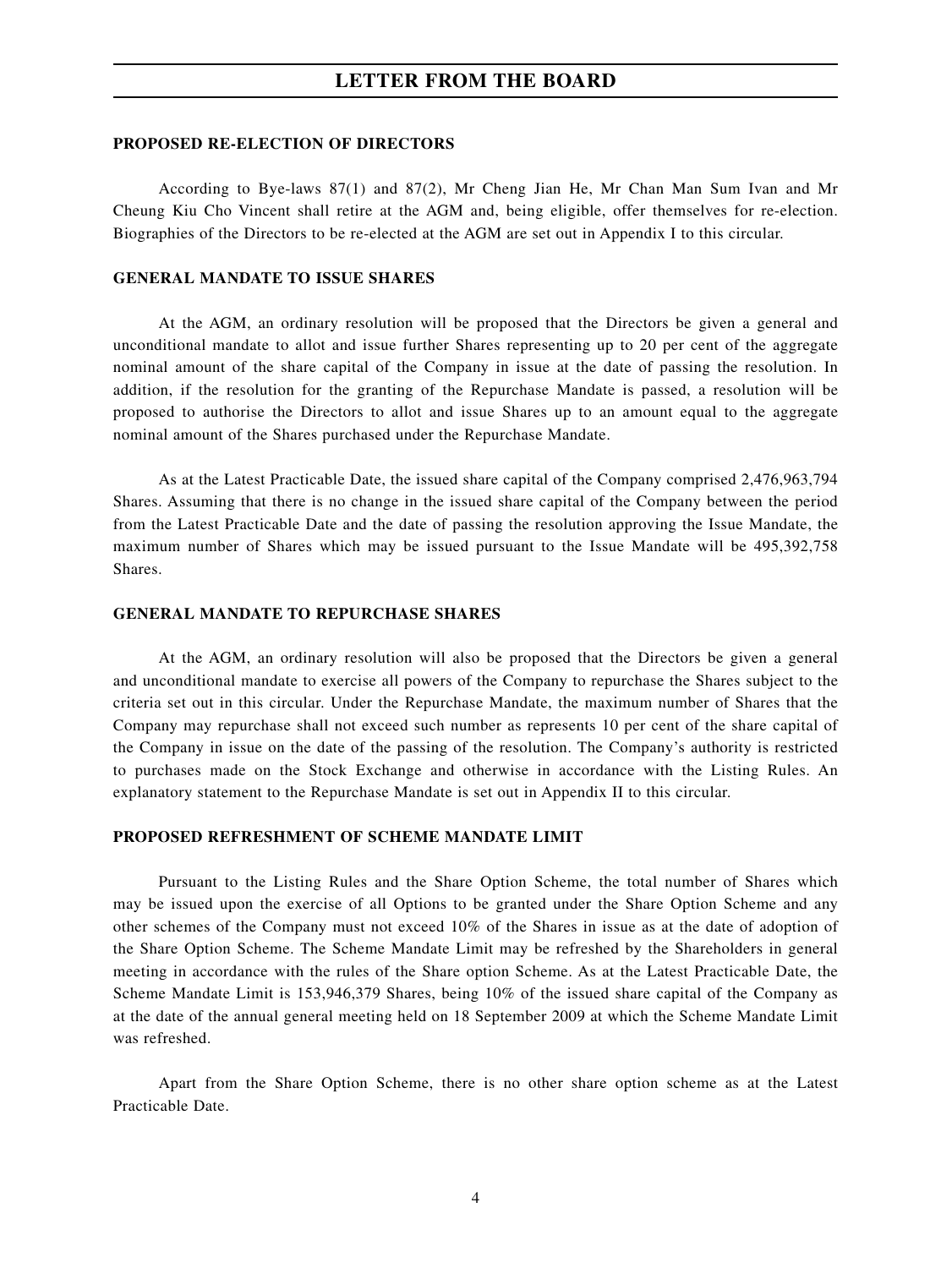The Company has not granted any Options under the Share Option Scheme since its adoption. However since the last refreshment of Scheme Mandate Limit, the issued share capital of the Company has increased substantially as a result of the share subscription set out in the Company's circular dated 31 March 2010. As at the Latest Practicable Date, the total number of Shares in issue is 2,476,963,794. If the Scheme Mandate Limit is refreshed, the Board will be able to grant Options for subscription of up to 247,696,379 Shares, being 10% of the Shares in issue as at the AGM date based on 2,476,963,794 Shares in issue and assuming that no further Shares are issued prior to the AGM.

The Board wishes to maximize the flexibility in making new grants of Options under the Share Option Scheme. The Directors consider that the refreshment of the Scheme Mandate Limit is in the interests of the Group and the Shareholders as a whole as it enables the Company to provide incentives or rewards to participants for their contribution to the Group.

Pursuant to the Listing Rules, the Shares which may be issued upon exercise of all outstanding options granted and yet to be exercised under the Share Option Scheme and any other share option scheme(s) of the Company at any time must not exceed 30% of the Shares in issue from time to time. No Options shall be granted under any scheme(s) of the Company or any of its subsidiaries if this will result in the 30% limit being exceeded.

As required by the Share Option Scheme and the Listing Rules, an ordinary resolution will be proposed at the AGM to approve the refreshment of the Scheme Mandate Limit such that the total number of Shares which may be issued upon exercise of all options to be granted under the refreshed Scheme Mandate Limit must not exceed 10% of the total number of the Shares in issue as at the date of approval of the refreshed Scheme Mandate Limit.

The adoption of the refreshed Scheme Mandate Limit is conditional upon (a) the Shareholders passing an ordinary resolution to approve the refreshment of the Scheme Mandate Limit at the AGM; and (b) the Stock Exchange granting the approval of the listing of, and permission to deal in, the Shares (representing 10% of the Shares in issue as at the date of passing the relevant resolution at the AGM) to be issued pursuant to the exercise of any options granted under the refreshed Scheme Mandate Limit.

Application will be made to the Stock Exchange for the listing of, and permission to deal in, the Shares which may fall to be issued upon the exercise of the Options that may be granted under the refreshed Scheme Mandate Limit.

#### **PROPOSED CHANGE OF COMPANY NAME**

The Board proposes to change the name of the Company from "MAGICIAN INDUSTRIES (HOLDINGS) LIMITED" to "LISI GROUP (HOLDINGS) LIMITED" and adopt the Chinese name "利時 集團(控股)有限公司" as its secondary name to replace the existing Chinese name "通達工業(集團)有 限公司" (which was adopted for identification purpose only). A special resolution will be proposed at the AGM for the Shareholders to consider and, if thought fit, to approve the Change of Company Name.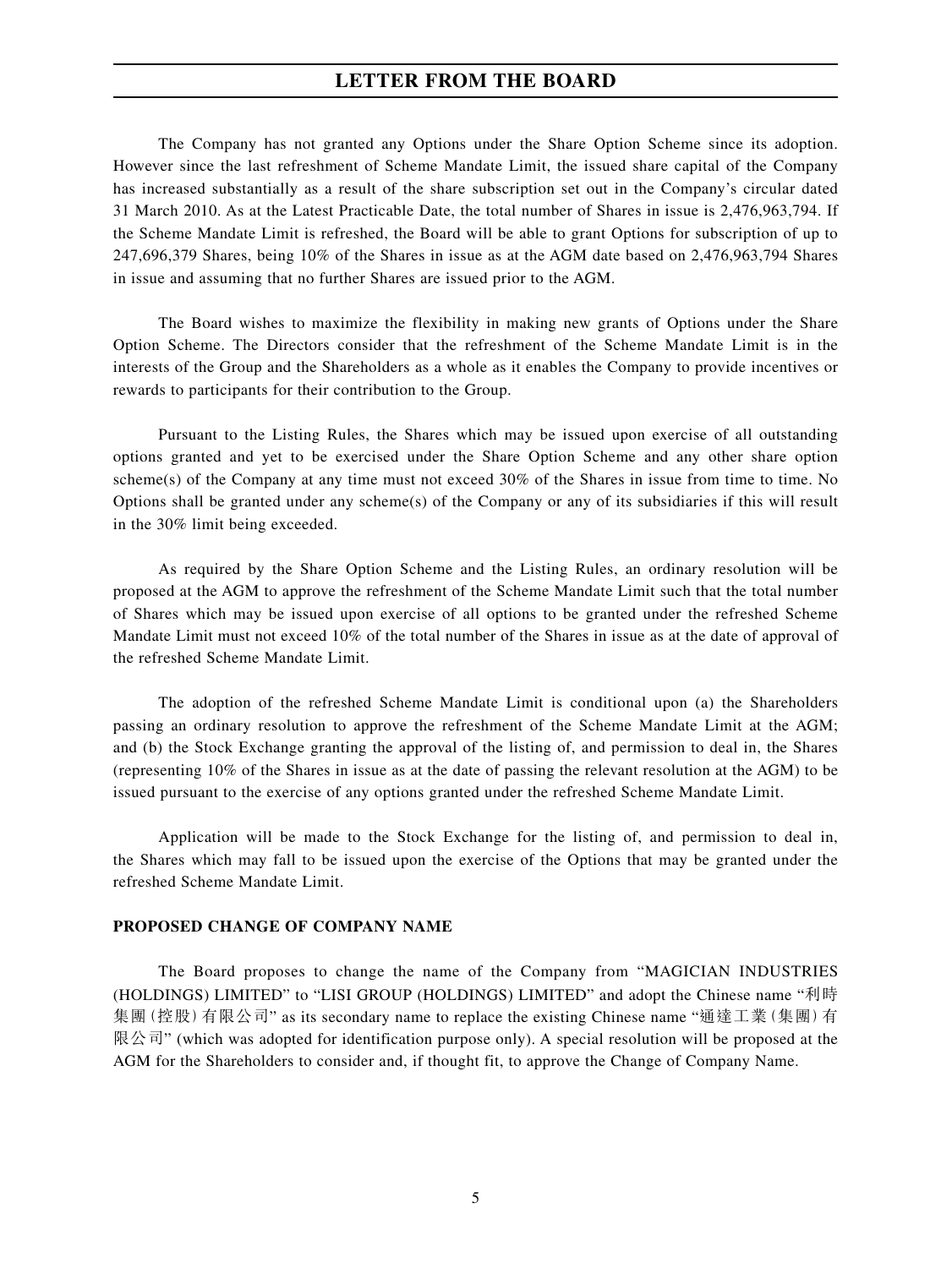#### **Reasons for the Change of Company Name**

The Board considers that the Change of Company Name will enable the Company to adopt a new corporate image to align with its strategy on promoting the Group's overall identification and product image. Therefore the Board believes that the new company name will benefit the Company's future business development and is in the interests of the Company and the Shareholders as a whole.

#### **Conditions of the Change of Company Name**

The Change of Company Name is subject to:

- (a) the approval of the Shareholders by way of a special resolution at the AGM; and
- (b) the approval by the Registrar of Companies in Bermuda having been obtained.

The relevant filing with the Registrar of Companies in Bermuda will be made after the passing of the special resolution regarding the Change of Company Name at the AGM.

Subject to satisfaction of the conditions set out above, the Change of Company Name will take effect from the date on which the Registrar of Companies in Bermuda enters the new name (together with the secondary name) on the register in place of the existing name. Thereafter, the Company will carry out the necessary filing procedures with the Companies Registry in Hong Kong.

Further announcement will be made by the Company to inform the Shareholders of the effective date of the Change of Company Name and the trading arrangement in respect of the stock short names of the Company.

#### **Effects of the Change of Company Name**

The Change of Company Name will not affect any of the rights of the Shareholders. All existing share certificates in issue bearing the existing name of the Company will, after the Change of Company Name, continue to be evidence of legal title to the Shares and valid for trading, settlement, registration and delivery for the same number of Shares in the new name of the Company. There will not be any arrangements for free exchange of the existing share certificates of the Company for new share certificates under the new name of the Company. Once the Change of Company Name becomes effective, the Shares will be traded under new stock short names of the Company and any issue of share certificates will be under the new name of the Company.

#### **AGM**

Notice of the AGM is set out on pages 13 and 16 of this circular. All resolutions to be proposed at the AGM will be voted on by poll.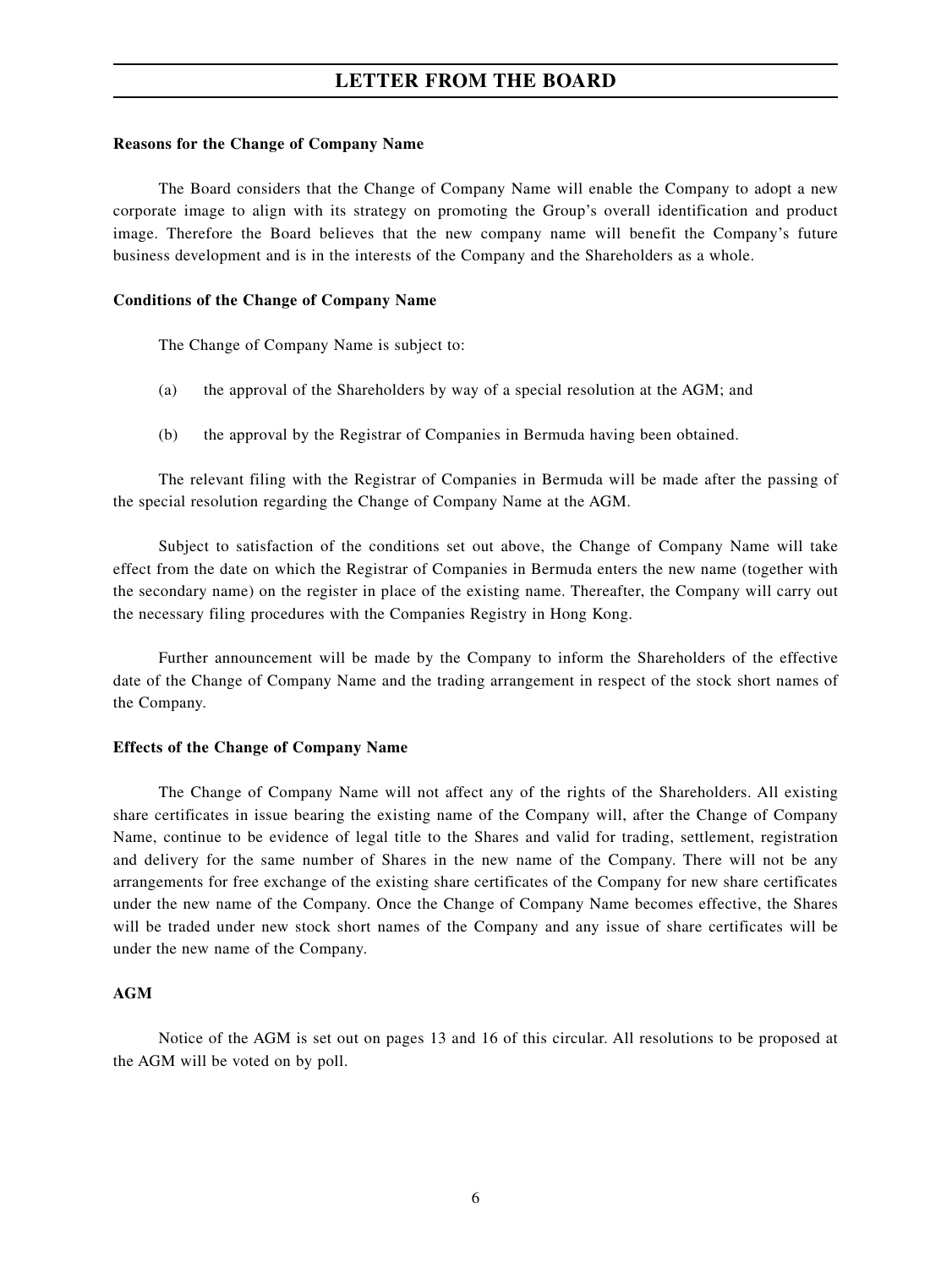A form of proxy for use at the AGM is enclosed with this circular. Whether or not you are able to attend, you are advised to complete and return the enclosed form of proxy, in accordance with the instructions printed thereon and deposit the same with Magician Industries (Holdings) Limited at its principal place of business in Hong Kong at Flat A, 2nd Floor, Yeung Yiu Chung (No.6) Industrial Building, 19 Cheung Shun Street, Cheung Sha Wan, Kowloon, Hong Kong as soon as possible and in any event not less than 48 hours before the time appointed for holding of the meeting or any adjournment thereof. Completion and return of the form of proxy shall not preclude you from attending and voting in person at the meeting or any adjournment thereof should you so wish.

#### **RECOMMENDATION**

The Directors consider that the re-election of the Directors, the granting of the Issue Mandate, the granting of the Repurchase Mandate, the refreshment of Scheme Mandate Limit and the Change of Company Name are in the interest of the Company and the Shareholders and so recommend you to vote in favour of all the relevant resolutions to be proposed at the AGM.

#### **RESPONSIBILITY STATEMENT**

This circular, for which the Directors collectively and individually accept full responsibility, includes particulars given in compliance with the Listing Rules for the purpose of giving information with regard to the Company. The Directors, having made all reasonable enquiries, confirm that to the best of their knowledge and belief the information contained in this circular is accurate and complete in all material respects and not misleading or deceptive, and there are no other matters the omission of which would make any statement herein or this circular misleading.

> Yours faithfully, **By Order of the Board MAGICIAN INDUSTRIES (HOLDINGS) LIMITED Li Li Xin** *Chairman*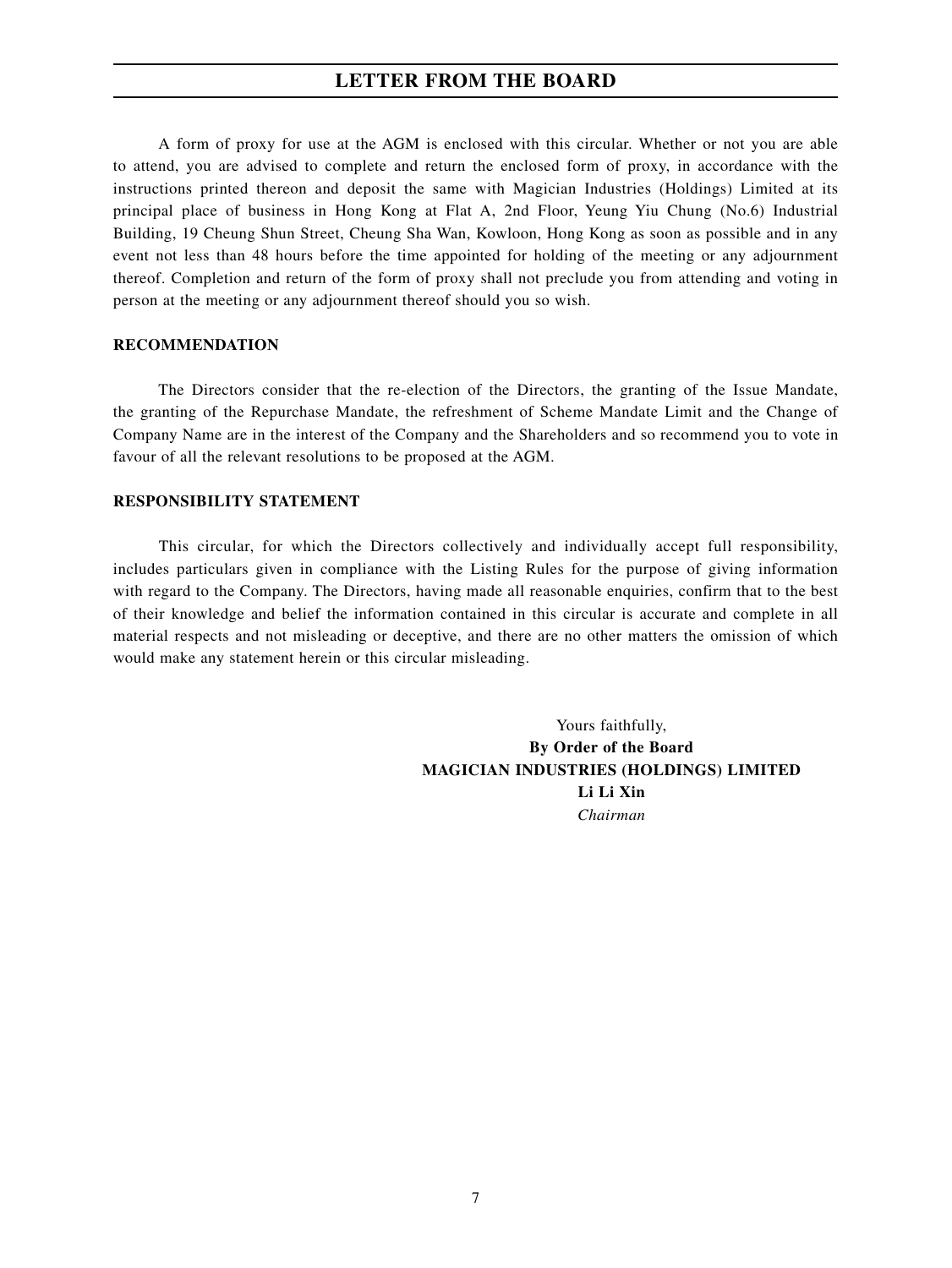## **APPENDIX I BIOGRAPHIES OF THE DIRECTORS PROPOSED TO BE RE-ELECTED**

#### *This appendix sets out the brief biography of each of the Directors to be re-elected at the AGM.*

**Mr Cheng Jian He**, executive director and chief executive officer, aged 44, graduated from the Jiangxi University of Finance and Economics and majored in financial accounting. Mr Cheng completed the Advanced On-the-job Training Course on Business Administration Specially for Managers offered by Tsinghua University, and is a Certified Public Accountant in the PRC and a member of the Chinese Institute of Certified Public Accountants(中國註冊會計師協會). Mr Cheng has over 21 years of experience in the financial management, tax planning, cost control, investment and financing management fields in various industries, including manufacturing, business and paper mills. He is currently the chief financial officer of 利時集團股份有限公司 (Lisi Group Co., Ltd), a company incorporated in the People's Republic of China with limited liability, and is beneficially and wholly owned by Mr. Li Li Xin, his spouse and his associates. Mr Cheng did not hold any other directorship in any public listed companies in the last three years. Mr Cheng's appointment will be for a term of three years commencing from the date of election, subject to retirement by rotation and re-election at the annual general meeting of the Company. There is no service contract between Mr Cheng and the Company. Mr Cheng is not entitled to any remuneration. Mr Cheng is a director in various subsidiaries of the Company. Save as disclosed, Mr Cheng does not have any relationship with any directors, senior management or substantial or controlling shareholder of the Company, nor does he hold any other position with the Company or any of its subsidiaries. As at the Latest Practicable Date, Mr Cheng does not have any interests in the securities of the Company within the meaning of Part XV of the Securities and Futures Ordinance. There is no information to be disclosed by Mr Cheng pursuant to Rule 13.51(2) (h) to (v) of the Listing Rules and there is no other information that need to be brought to the attention of the shareholders.

**Mr Chan Man Sum Ivan**, independent non-executive director, aged 36, is a member of the American Institute of Certified Public Accountants and holds a Bachelor of Science Degree in Business Administration with emphasis on Accounting issued by California State University Los Angeles. Currently Mr Chan is working in an investment bank. Prior to his current occupation, he was a chief financial officer of a listed company. Mr Chan has over 12 years of experience in the field of investment banking, accounting and financial management. Mr Chan did not hold any other directorship in any public listed companies in the last three years. Mr Chan's appointment will be for a term of three years commencing from the date of election, subject to retirement by rotation and re-election at the annual general meeting of the Company. There is no service contract between Mr Chan and the Company. Mr Chan is entitled to an annual remuneration of HK\$144,000.00 which was determined by the Board with reference to his duties and responsibilities with the Company. Mr Chan does not have any relationship with any directors, senior management or substantial or controlling shareholder of the Company, nor does he hold any other position with the Company or any of its subsidiaries. As at the Latest Practicable Date, Mr Chan does not have any interests in the securities of the Company within the meaning of Part XV of the Securities and Futures Ordinance. There is no information to be disclosed by Mr Chan pursuant to Rule  $13.51(2)$  (h) to (v) of the Listing Rules and there is no other information that need to be brought to the attention of the shareholders.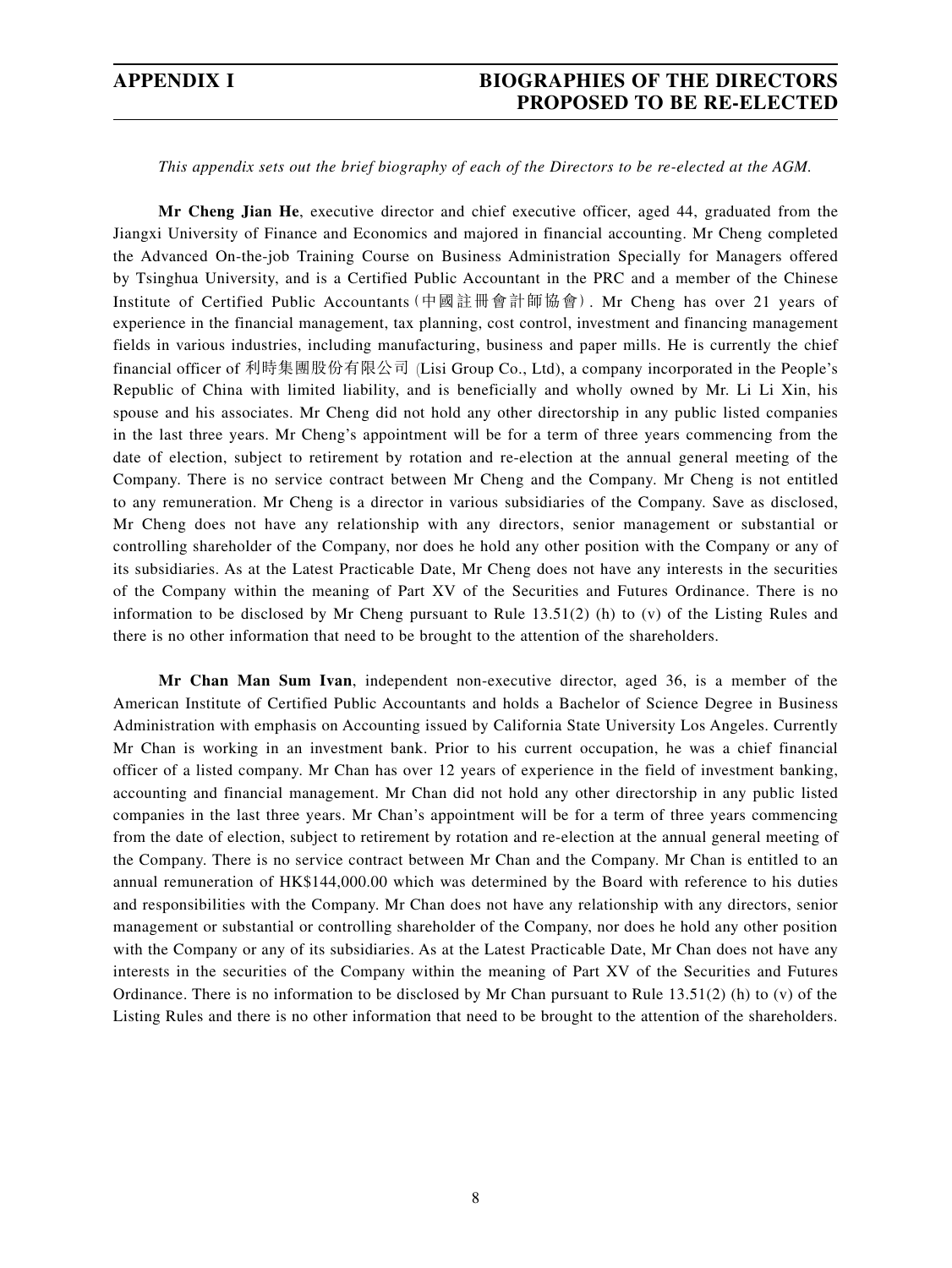## **APPENDIX I BIOGRAPHIES OF THE DIRECTORS PROPOSED TO BE RE-ELECTED**

**Mr Cheung Kiu Cho Vincent**, independent non-executive director, aged 34, is a Registered Professional Surveyor in the General Practice Division and member of both The Hong Kong Institute of Surveyors and The Royal Institution of Chartered Surveyors, UK. Mr Cheung holds a Master of Business Administration degree in International Management granted by University of London in association with Royal Holloway and Bedford New College and a Bachelor of Science (Honours) degree in Real Estate granted by The Hong Kong Polytechnic University. Mr Cheung is a Director of an international corporate valuation and advisory company. Mr Cheung has over 13 years of experience in the field of assets valuation, assets management and corporate advisory. Mr Cheung did not hold any other directorship in any public listed companies in the last three years. Mr Cheung's appointment will be for a term of three years commencing from the date of election, subject to retirement by rotation and re-election at the annual general meeting of the Company. There is no service contract between Mr Cheung and the Company. Mr Cheung is entitled to an annual remuneration of HK\$120,000.00 which was determined by the Board with reference to his duties and responsibilities with the Company. Mr Cheung does not have any relationship with any directors, senior management or substantial or controlling shareholder of the Company, nor does he hold any other position with the Company or any of its subsidiaries. As at the Latest Practicable Date, Mr Cheung does not have any interests in the securities of the Company within the meaning of Part XV of the Securities and Futures Ordinance. There is no information to be disclosed by Mr Cheung pursuant to Rule 13.51(2) (h) to (v) of the Listing Rules and there is no other information that need to be brought to the attention of the shareholders.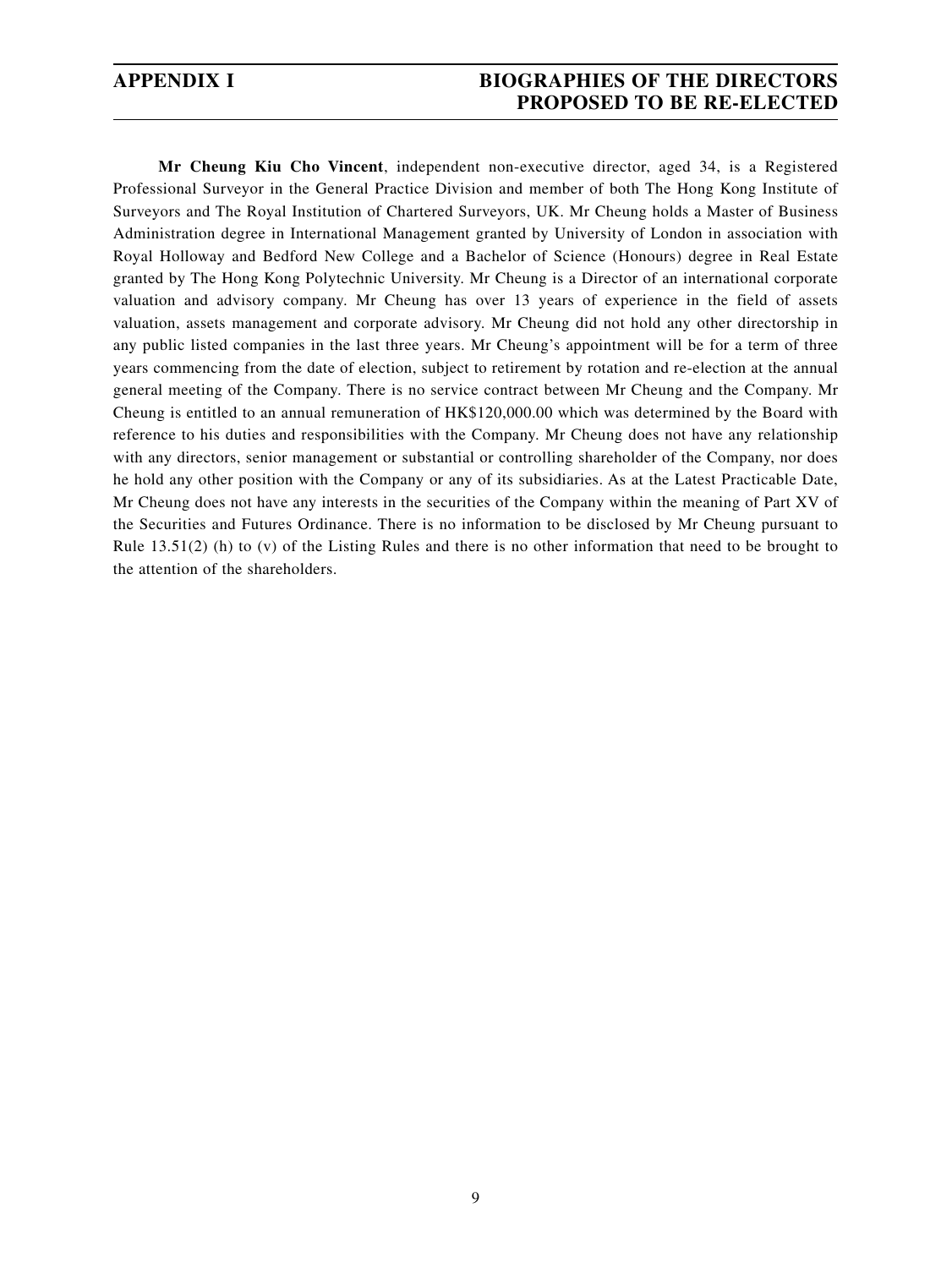## **APPENDIX II EXPLANATORY STATEMENT TO SHARE REPURCHASE MANDATE**

*This appendix serves as an explanatory statement required under Rule 10.06(1)(b) of the Listing Rules to provide you with the information necessary for your consideration of the Repurchase Mandate.*

#### **1. SHARE CAPITAL**

On the Latest Practicable Date, there were in issue an aggregate of 2,476,963,794 ordinary Shares of HK\$0.01 each in the Company. Exercise in full of the Repurchase Mandate, on the basis that no further Shares of the Company are issued or repurchased prior to the date of the AGM, would result in up to a maximum of 247,696,379 Shares being repurchased by the Company. The Repurchase Mandate allows the Company to make or agree to make purchases only during the period ending on the earliest of the date of the next annual general meeting, the date by which the next annual general meeting of the Company is required to be held by law or by the Bye-laws (as amended from time to time) or the date upon which such authority is revoked or varied by an ordinary resolution of the Shareholders in a general meeting of the Company.

### **2. REASON FOR REPURCHASE SHARES**

Although the Directors have no present intention of repurchasing any Shares, they consider that the Repurchase Mandate will provide the Company the flexibility to make such repurchase as and when appropriate and is beneficial to the Company. Such repurchases may enhance the Company's net asset value and/or earnings per share. The Directors would only make such purchases in circumstances whereby they consider them to be in the best interests of the Company.

As compared with the financial position of the Company at 31 March 2010 (being the date to which the latest audited financial statements of the Company have been made up), the Directors consider that there might be material adverse impact on the working capital and on the gearing position of the Company in the event that the Repurchase Mandate were exercised in full. No repurchase would be made in circumstances that would have a material adverse impact on the working capital or gearing ratio of the Company.

#### **3. FUNDING OF REPURCHASES**

Repurchase of the Shares of the Company will be funded entirely from the Company's available cash flow or working capital facilities, and will, in any event, be made out of funds legally available for the repurchase in accordance with the Bye-laws (as amended from time to time) and the applicable laws of Bermuda. Under the laws of Bermuda, the repurchased Shares will be cancelled and the Company's issued share capital will be reduced by the nominal value of those repurchased shares accordingly. However, the aggregate amount of the Company's authorized share capital will not be reduced.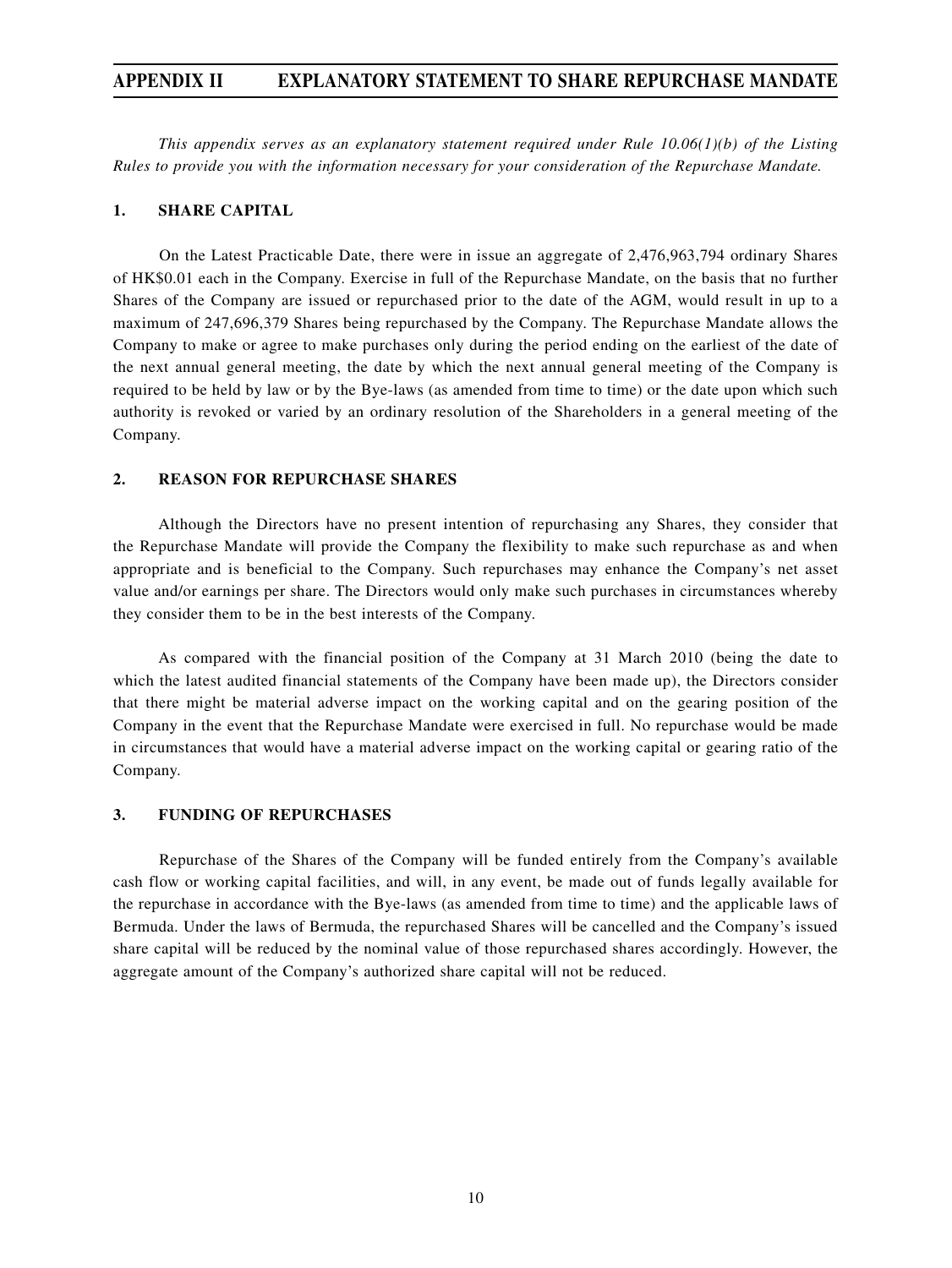## **APPENDIX II EXPLANATORY STATEMENT TO SHARE REPURCHASE MANDATE**

### **4. SHARE PRICES**

The highest and lowest prices at which the Shares have traded on the Stock Exchange in each of the twelve months preceding the Latest Practicable Date respectively are as follows:

|                                          | <b>Share Prices</b> |        |
|------------------------------------------|---------------------|--------|
|                                          | <b>Highest</b>      | Lowest |
|                                          | HK\$                | HK\$   |
| 2009                                     |                     |        |
| July                                     | 0.315               | 0.205  |
| August                                   | 0.234               | 0.19   |
| September                                | 0.22                | 0.192  |
| October                                  | 0.214               | 0.181  |
| November                                 | 0.395               | 0.25   |
| December                                 | 0.36                | 0.285  |
| 2010                                     |                     |        |
| January                                  | 0.325               | 0.25   |
| February                                 | 0.29                | 0.26   |
| March                                    | 0.315               | 0.244  |
| April                                    | 0.47                | 0.249  |
| May                                      | 0.39                | 0.28   |
| June                                     | 0.33                | 0.27   |
| July (up to the Latest Practicable Date) | 0.34                | 0.285  |

#### **5. UNDERTAKING OF THE DIRECTORS**

The Directors have undertaken to the Stock Exchange to exercise the power of the Company to make repurchases pursuant to the proposed resolution in accordance with the Listing Rules, all applicable laws of Bermuda, and in accordance with the regulations set out in the memorandum of association and Bye-laws (as amended from time to time).

#### **6. DIRECTORS, THEIR ASSOCIATES AND CONNECTED PERSONS**

None of the Directors nor, to the best of the knowledge and belief of the Directors having made all reasonable enquiries, any of the associates (as defined in the Listing Rules) of any of the Directors has any present intention, in the event that the Repurchase Mandate is approved by the Shareholders, to sell Shares to the Company.

No connected person of the Company (as defined in the Listing Rules) has notified the Company that he/she has a present intention to sell Shares to the Company nor has he/she undertaken not to sell any of the Shares held by him/her to the Company in the event that the Company is authorised to make repurchases of Shares.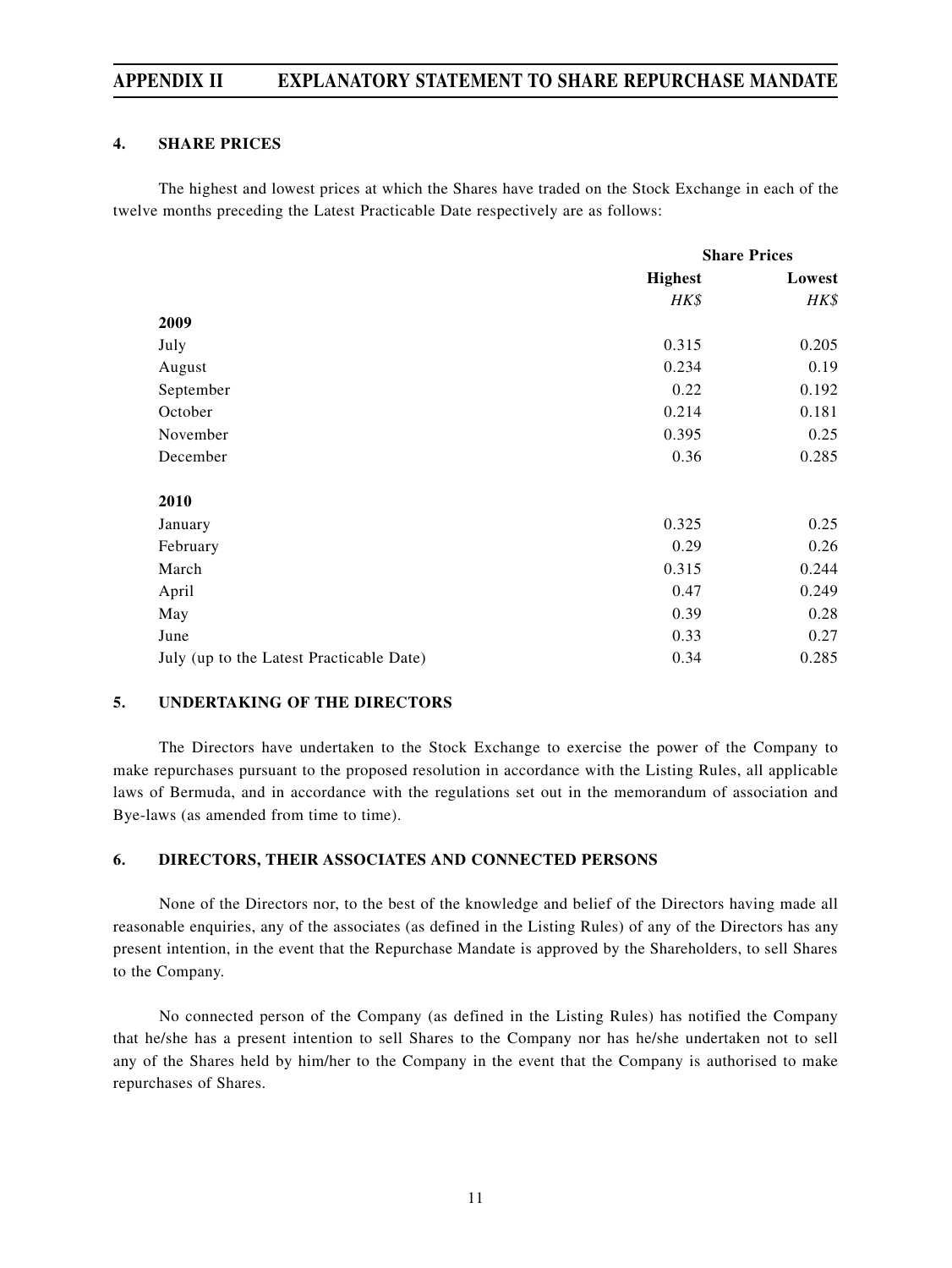## **APPENDIX II EXPLANATORY STATEMENT TO SHARE REPURCHASE MANDATE**

## **7. EFFECT OF TAKEOVERS CODE**

A repurchase of Shares by the Company may result in an increase in the proportionate interests of a substantial shareholder of the Company in the voting rights of the Company, which could give rise to an obligation to make a mandatory offer in accordance with Rule 26 of the Takeovers Code.

As at the Latest Practicable Date, to the best of the knowledge and belief of the Company, Big-Max Manufacturing Co., Limited ("Big-Max"), who held approximately 53.08% and Mr Xu Jin ("Mr Xu") who held approximately 10.25% of the issued share capital of the Company, were the only substantial shareholders of the Company holding more than 5% of the issued share capital of the Company respectively. In the event that the Directors should exercise in full the power to repurchase Shares which is proposed to be granted pursuant to the resolution, the shareholdings of Big-Max and Mr Xu in the Company would be increased to approximately 58.98% and 11.39% of the issued share capital of the Company respectively. Such increase will not trigger any mandatory offer under Rule 26 of the Takeovers Code. The Directors are not aware of any consequences which may arise under the Takeovers Code as a result of any repurchase made under the Repurchase Mandate.

## **8. SHARE REPURCHASE MADE BY THE COMPANY**

In the six months preceding the Latest Practicable Date, no Shares have been repurchased by the Company (whether on the Stock Exchange or otherwise).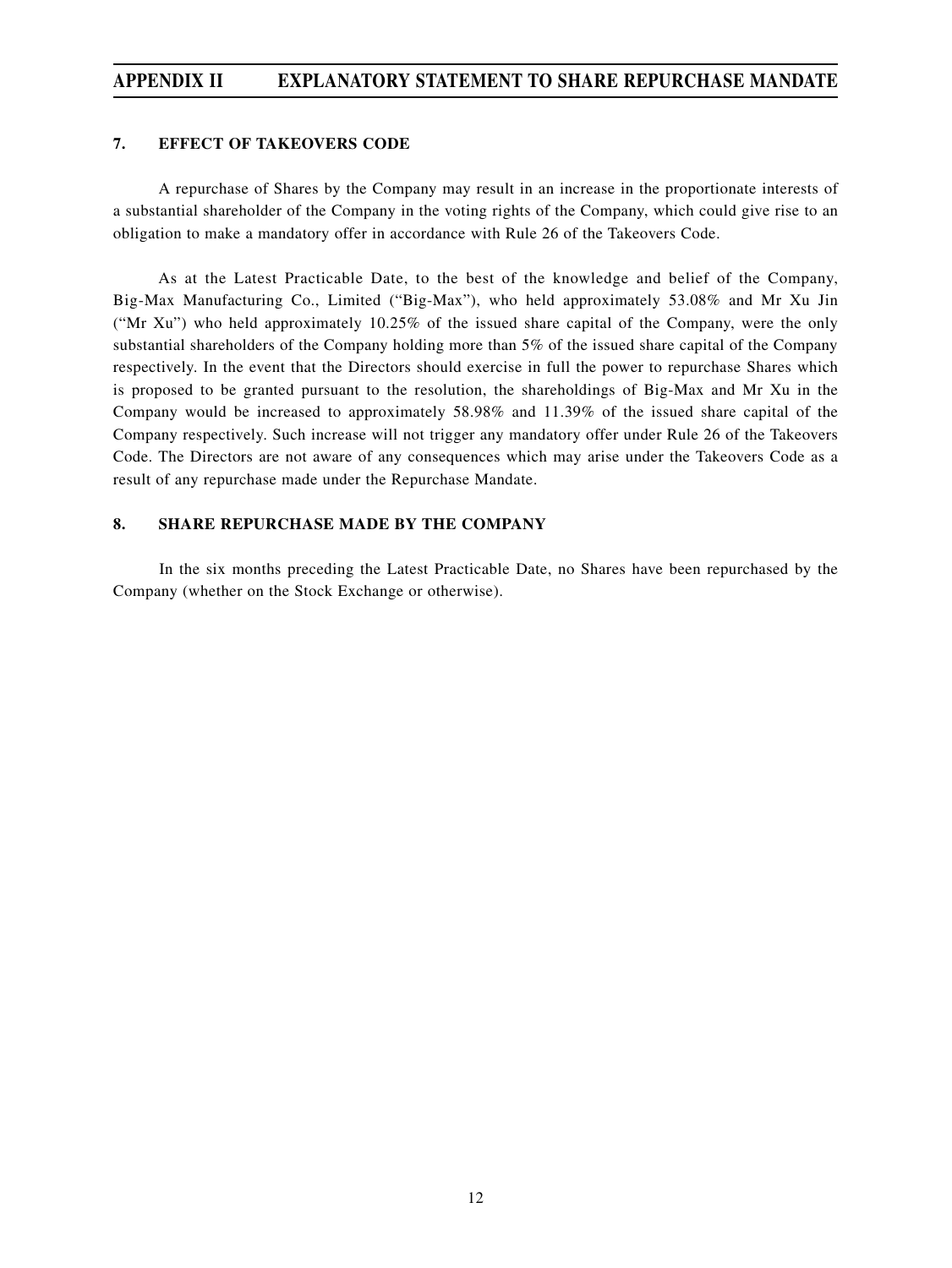

**NOTICE IS HEREBY GIVEN** that the annual general meeting of Magician Industries (Holdings) Limited (通達工業(集團)有限公司) ("**Company**") will be held at Flat A, 2nd Floor, Yeung Yiu Chung (No.6) Industrial Building, 19 Cheung Shun Street, Cheung Sha Wan, Kowloon, Hong Kong on 23 August 2010 at 3:00 p.m. for the following purposes:

- 1. To receive and consider the audited financial statements and the reports of the directors and auditors for the year ended 31 March 2010.
- 2. (a) To re-elect Mr Cheng Jian He as executive director;
	- (b) To re-elect Mr Chan Man Sum Ivan as independent non-executive director;
	- (c) To re-elect Mr Cheung Kiu Cho Vincent as independent non-executive director;
	- (d) To authorize the board of directors to fix the remunerations of the directors.
- 3. To appoint Mazars CPA Limited as the Company's auditors until the conclusion of the forthcoming annual general meeting and to authorise the board of directors to fix their remuneration.
- 4. As special business, to consider and, if thought fit, pass the following resolutions as ordinary resolutions:
	- A. "**THAT**
		- (a) subject to paragraph (c), the exercise by the directors of the Company during the Relevant Period (as defined below) of all the powers of the Company to allot, issue and deal with additional shares in the capital of the Company and to make or grant offers, agreements and options which might require the exercise of such power be and is hereby generally and unconditionally approved;
		- (b) the approval in paragraph (a) shall authorise the directors of the Company during the Relevant Period to make or grant offers, agreements and options which might require the exercise of such power after the end of the Relevant Period;

*<sup>\*</sup> For identification purpose only*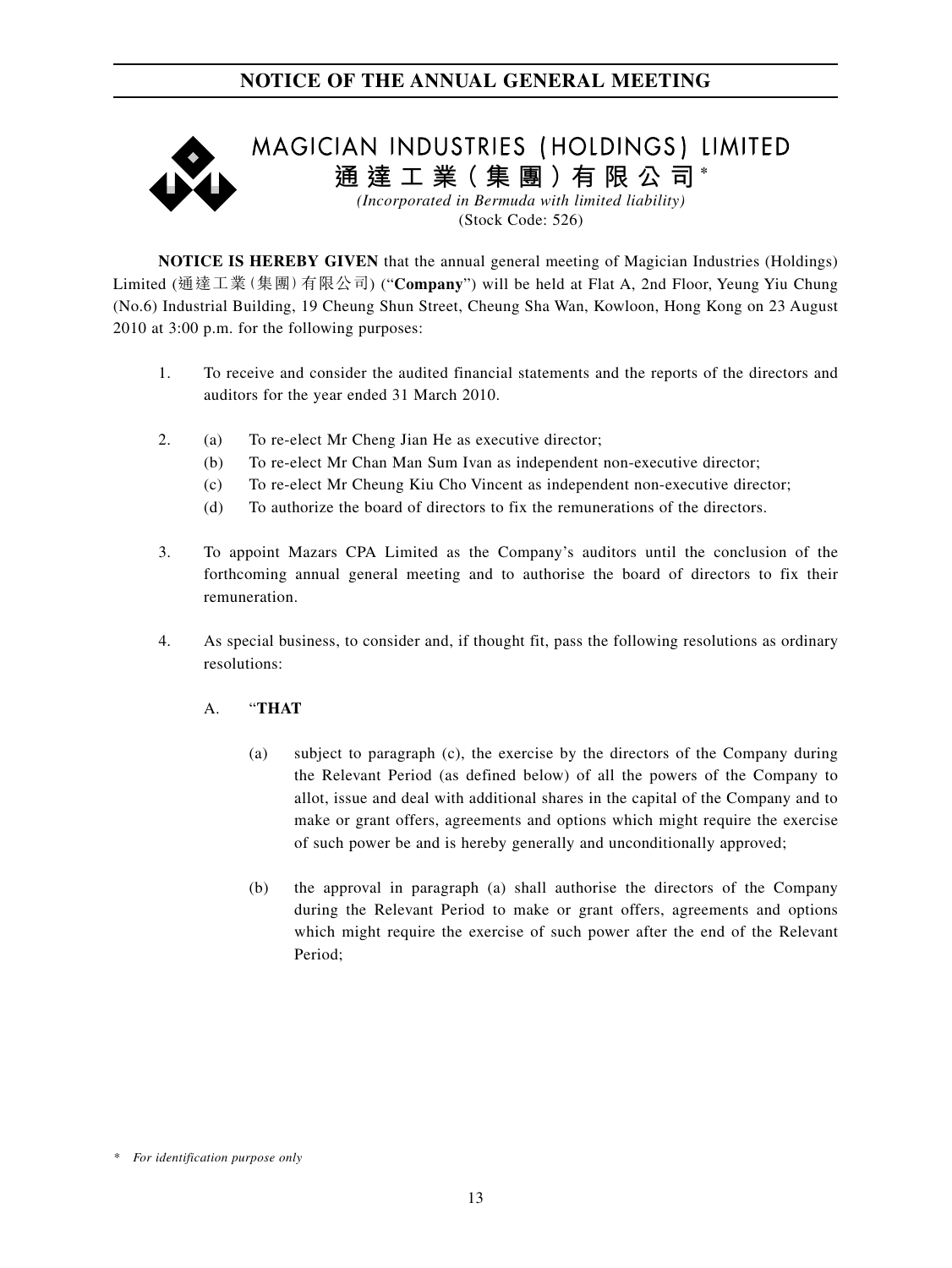- (c) the aggregate nominal amount of share capital allotted or agreed conditionally or unconditionally to be allotted (whether pursuant to an option or otherwise) by the directors of the Company pursuant to the approval in paragraph (a), otherwise than pursuant to a Rights Issue (as defined below) or the exercise of the subscription rights under the share option scheme of the Company, shall not exceed 20 per cent of the aggregate nominal amount of the share capital of the Company in issue as at the date of this resolution and the said approval shall be limited accordingly; and
- (d) for the purposes of this resolution:

"Relevant Period" means the period from the passing of this resolution until whichever is the earlier of:

- (i) the conclusion of the next annual general meeting of the Company;
- (ii) the expiration of the period within which the next annual general meeting of the Company is required by the bye-laws of the Company ("Byelaws") or any applicable laws to be held; and
- (iii) the revocation or variation of this resolution by an ordinary resolution of the shareholders of the Company in general meeting; and

"Rights Issue" means an offer of shares open for a period fixed by the directors of the Company to holders of shares on the register of members of the Company on a fixed record date in proportion to their then holdings of such shares (subject to such exclusion or other arrangements as the directors of the Company may deem necessary or expedient in relation to fractional entitlements or having regard to any restrictions or obligations under the laws of, or the requirements of any recognised regulatory body or any stock exchange in any territory outside Hong Kong)."

#### B. "**THAT**

- (a) the exercise by the directors of the Company during the Relevant Period (as defined below) of all powers of the Company to purchase its own shares, subject to and in accordance with all applicable laws, be and is hereby generally and unconditionally approved;
- (b) the aggregate nominal amount of shares of the Company purchased by the Company pursuant to the approval in paragraph (a) during the Relevant Period shall not exceed 10 per cent of the aggregate nominal amount of the share capital of the Company in issue as at the date of this resolution and the said approval be limited accordingly; and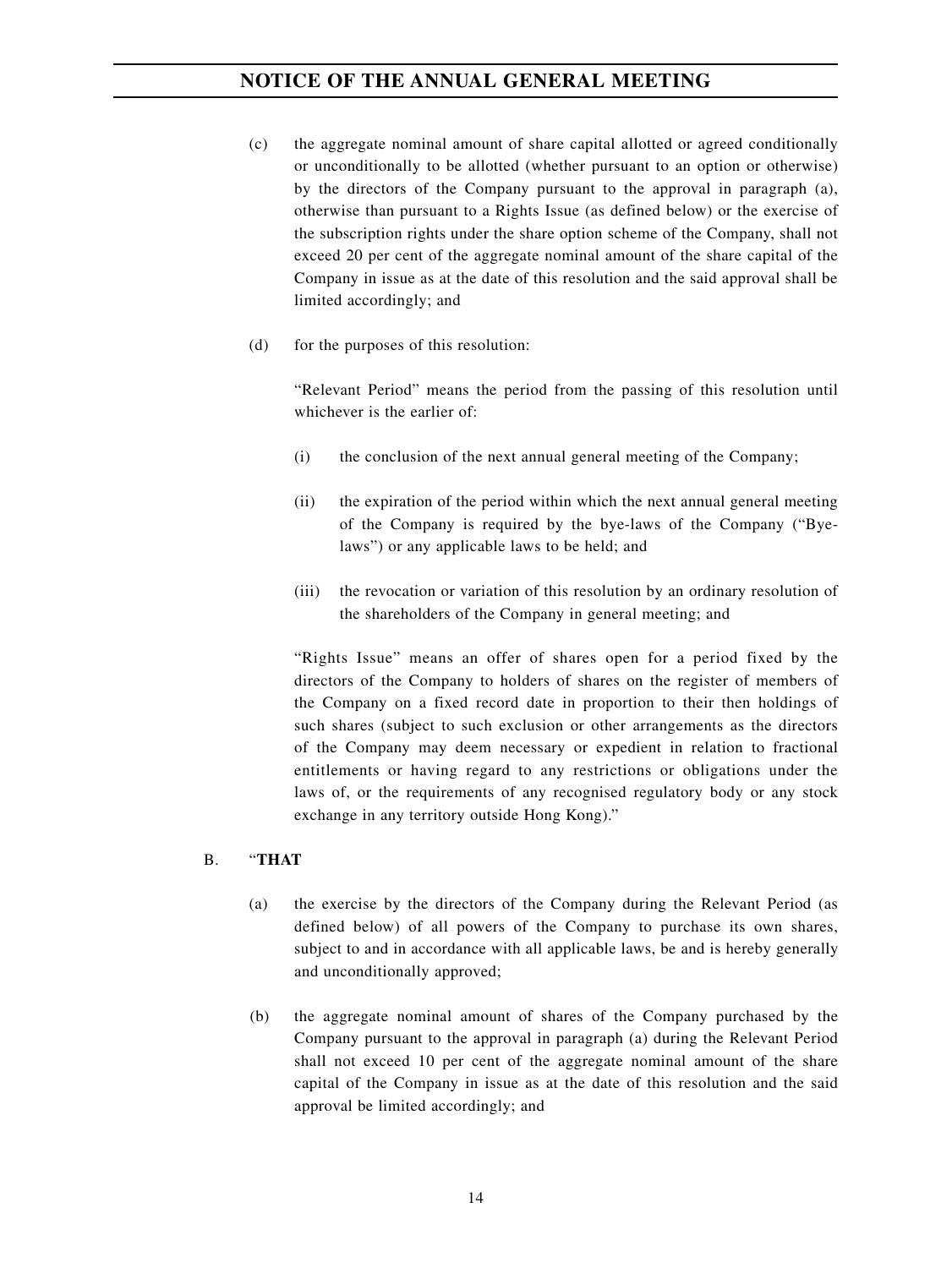(c) for the purposes of this resolution:

"Relevant Period" means the period from the passing of this resolution until whichever is the earlier of:

- (i) the conclusion of the next annual general meeting of the Company;
- (ii) the expiration of the period within which the next annual general meeting of the Company is required by the Bye-laws or any applicable laws to be held; and
- (iii) the revocation or variation of this resolution by an ordinary resolution of the shareholders of the Company in general meeting."
- C. "**THAT** conditional upon resolution no. 4B above being passed, the aggregate nominal amount of the number of shares in the capital of the Company which are repurchased by the Company under the authority granted to the directors of the Company as mentioned in resolution no. 4B above shall be added to the aggregate nominal amount of share capital that may be allotted or agreed conditionally or unconditionally to be allotted by the directors of the Company pursuant to resolution no. 4A above."
- 5. As special business, to consider and, if thought fit, to pass the following resolution as an ordinary resolution:

"**THAT** subject to and conditional upon the Listing Committee of The Stock Exchange of Hong Kong Limited granting the listing of, and permission to deal in, the shares of HK\$0.01 each in the share of the Company (representing a maximum of 10% of the shares in issue as at the date of passing this Resolution) to be issued pursuant to the exercise of options which may be granted under the share option scheme adopted by the Company on 8 August 2002 ("the Share Option Scheme"), the refreshment of the scheme limit on grant of options under the Share Option Scheme up to 10% of the shares in issue as at the date of passing this Resolution ("the Refreshed Scheme Limit") be and is hereby approved and the directors of the Company be and is hereby authorized to do such acts and execute such documents to implement the Share Option Scheme within the Refreshed Scheme Limit."